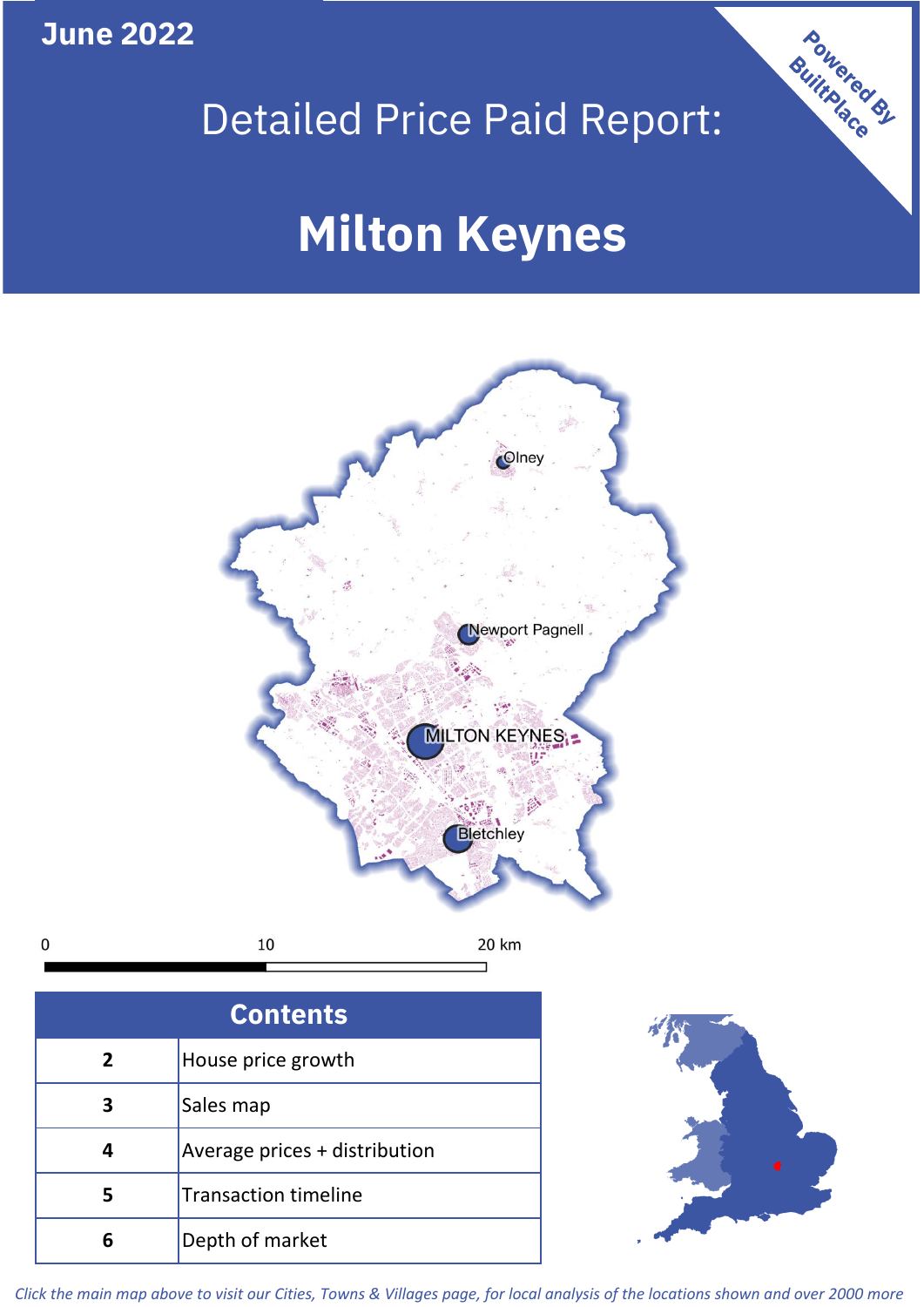# **Headline Data**

|                     | <b>Current level</b> | 3 month  | <b>Annual</b> | 5 year   | 10 year |
|---------------------|----------------------|----------|---------------|----------|---------|
| <b>House prices</b> | £322,615             | 6.2%     | 15.0%         | 21.8%    | 83.9%   |
| <b>Transactions</b> | 4,196                | $-12.2%$ | 16.0%         | $-13.8%$ | 19.3%   |

# **House Price Growth (April 2022 data)**

#### *Annual Change in House Prices*



House prices in Milton Keynes grew by 15.0% in the 12 months to April 2022 (based on 3-month smoothed data). By comparison national house prices grew by 10.7% and prices in the South East grew by 11.5% over the same period.

Milton Keynes house prices are now 64.3% above their previous peak in 2007, compared to +60.7% for the South East and +52.9% across England.



## *Year-To-Date Change in House Prices, December to April*

Local prices have grown by 8.5% in 2022 so far, compared to growth of 2.8% over the same period last year.

## *Source: OS OpenData; UK House Price Index (Contains HM Land Registry data © Crown copyright)*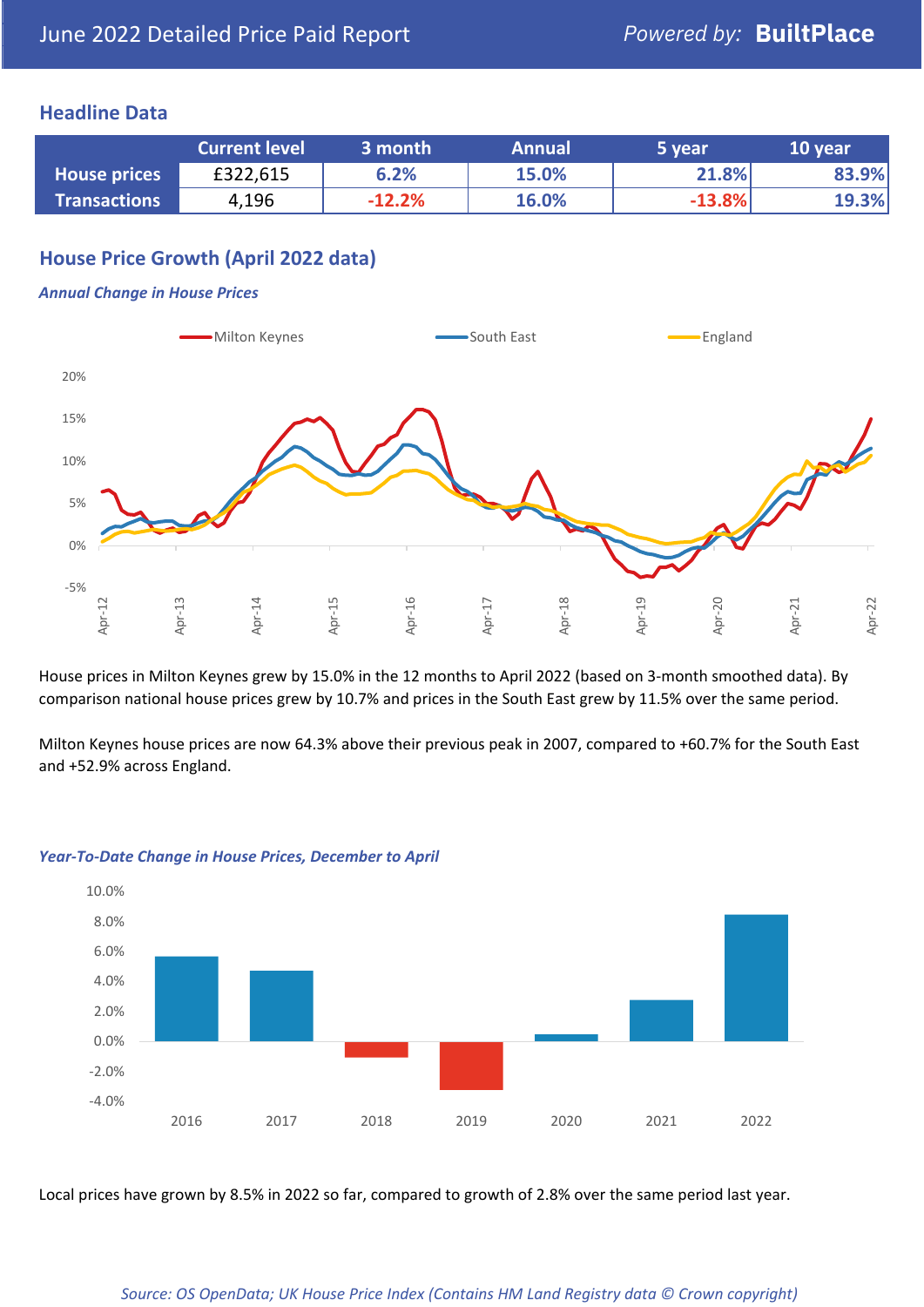# **House Price Map**

# *12 months to April 2022*



*Each point is one postcode, coloured by the average value relative to all sales in this local authority (price bands are LA-specific quintiles).*

**Map Key**

| Min      | <b>Max</b> |                            |
|----------|------------|----------------------------|
| Up to    | £203,000   | 1st quintile / lowest 20%  |
| £203,000 | £266,000   | 2nd quintile               |
| £266,000 | £325,000   | 3rd quintile               |
| £325,000 | £413,000   | 4th quintile               |
| £413,000 | and over   | 5th quintile / highest 20% |

#### *Source: OS OpenData; UK House Price Index (Contains HM Land Registry data © Crown copyright)*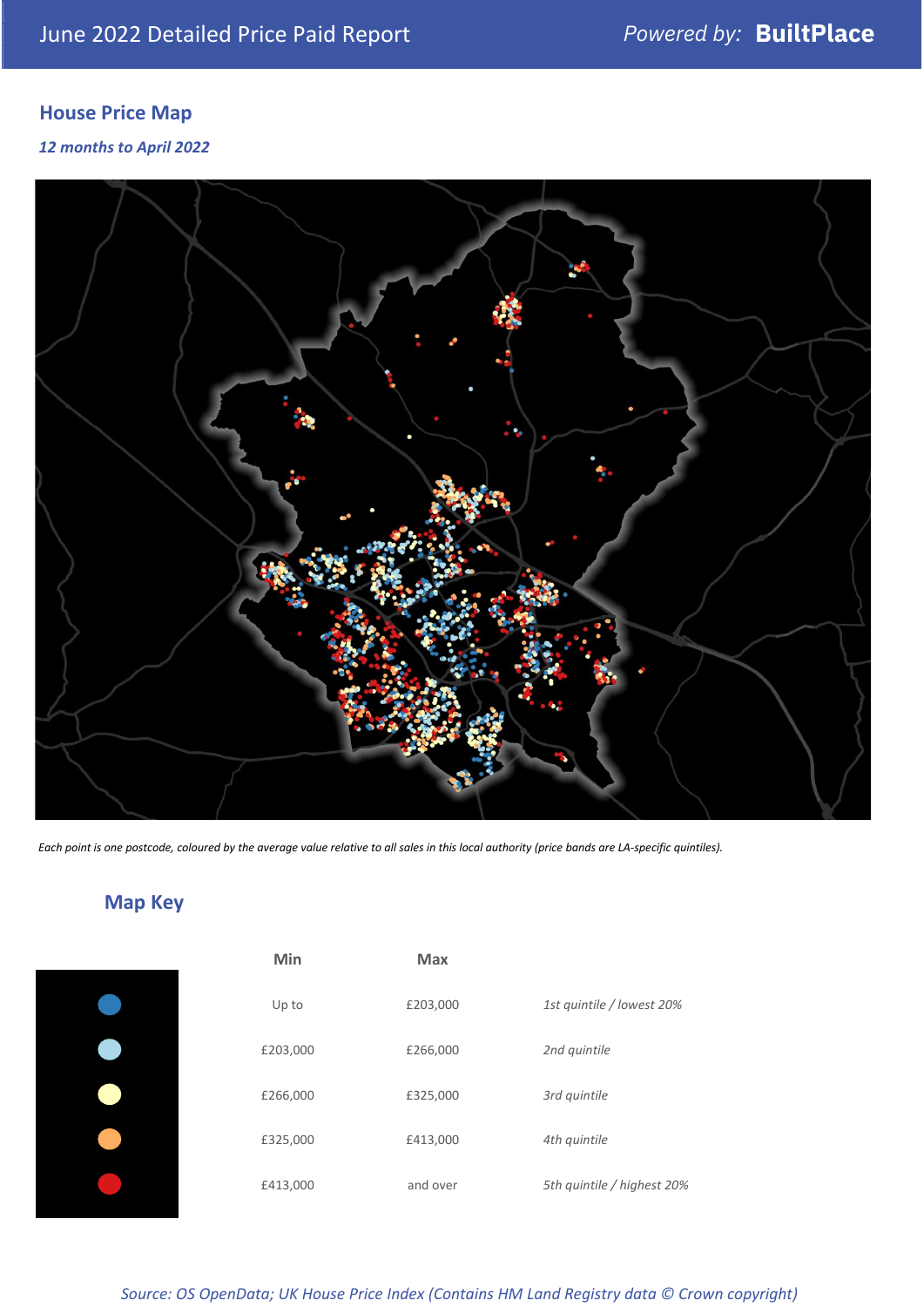# **Average House Price by Property Type**

# *12 months to April 2022*



|                 | <b>New</b> | <b>Second hand</b> |  |  |
|-----------------|------------|--------------------|--|--|
| <b>Flat</b>     | £244,303   | £160,840           |  |  |
| <b>Terraced</b> | £376,193   | £266,049           |  |  |
| Semi-detached   | £360,368   | £301,855           |  |  |
| <b>Detached</b> | £513,119   | £502,449           |  |  |

# **House Price Distribution by Year**

*All properties, by price band and calendar year (2020 = year to date)*

|                    | 1997 | 2002 | 2007 | 2012 | 2017 | 2019 | 2020 |
|--------------------|------|------|------|------|------|------|------|
| <b>Under £100k</b> | 81%  | 35%  | 11%  | 8%   | 5%   | 6%   | 4%   |
| £100-200k          | 17%  | 50%  | 53%  | 49%  | 19%  | 13%  | 19%  |
| E200-300k          | 1%   | 12%  | 25%  | 30%  | 39%  | 33%  | 30%  |
| £300-400k          | 0%   | 2%   | 7%   | 8%   | 21%  | 26%  | 27%  |
| £400-500k          | 0%   | 1%   | 3%   | 3%   | 9%   | 10%  | 8%   |
| £500k-1m           | 0%   | 0%   | 1%   | 2%   | 7%   | 12%  | 13%  |
| £1-2m              | 0%   | 0%   | 0%   | 0%   | 0%   | 1%   | 1%   |
| <b>Over £2m</b>    | 0%   | 0%   | 0%   | 0%   | 0%   | 0%   | 0%   |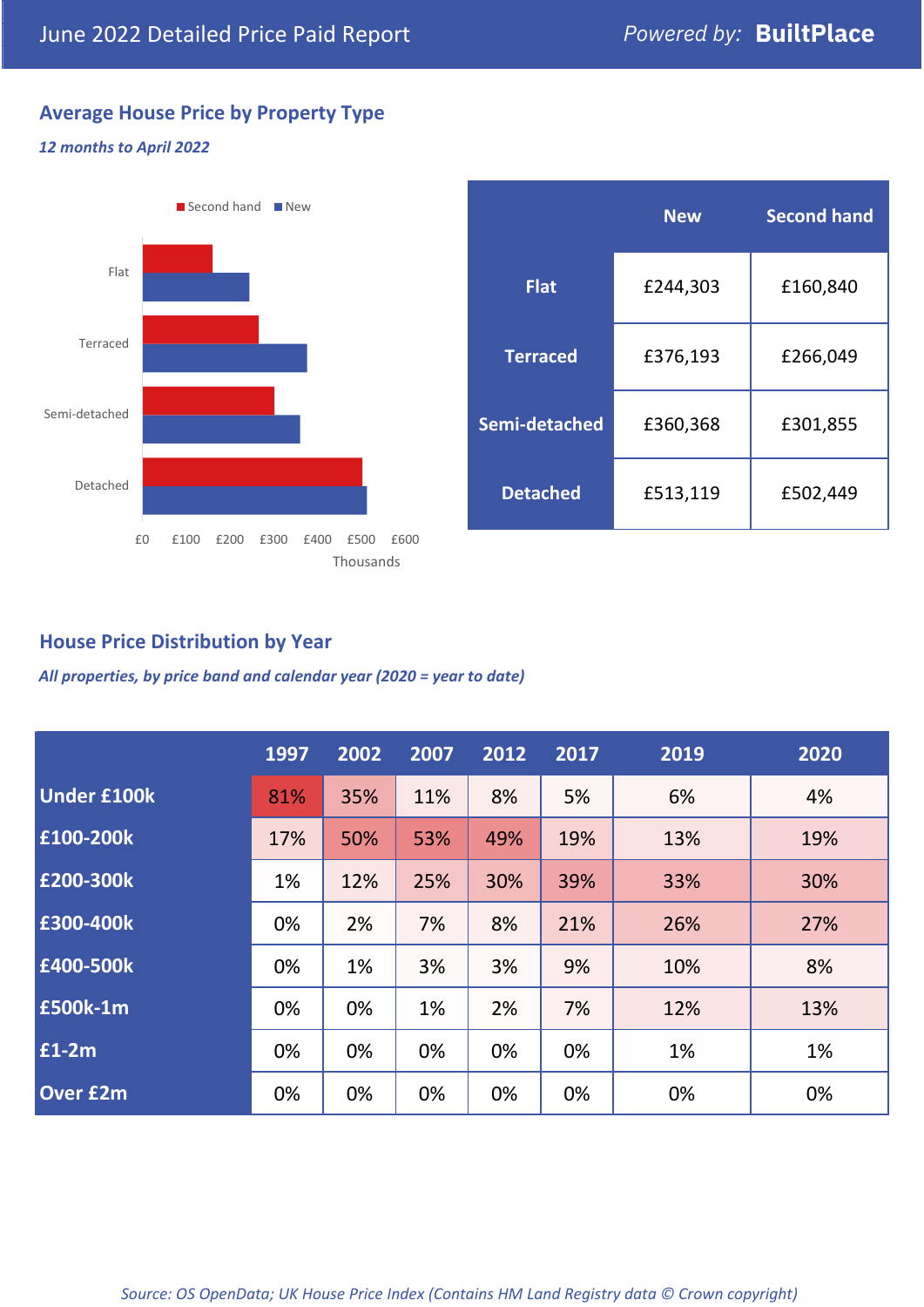# **Transactions (February 2022 data)**

*Annual Transactions, Indexed (2001-05 average = 100)*



There were 4,196 transactions in Milton Keynes during the 12 months to February 2022. This is 64% of the average from 2001-05 and suggests activity is significantly below pre-downturn levels.

Transactions in Milton Keynes have fallen by 10.3% since 2014, compared to changes of -9.9% for South East and -7.7% for England.



#### *Cash and New Build Sales as % of Total, by Year*

*Note: The data on this page EXCLUDES transactions identified as transfers under a power of sale/repossessions, buy-to-lets (where they can be identified by a mortgage), and transfers to non-private individuals - i.e. it comprises only Land Registry 'A' data.*